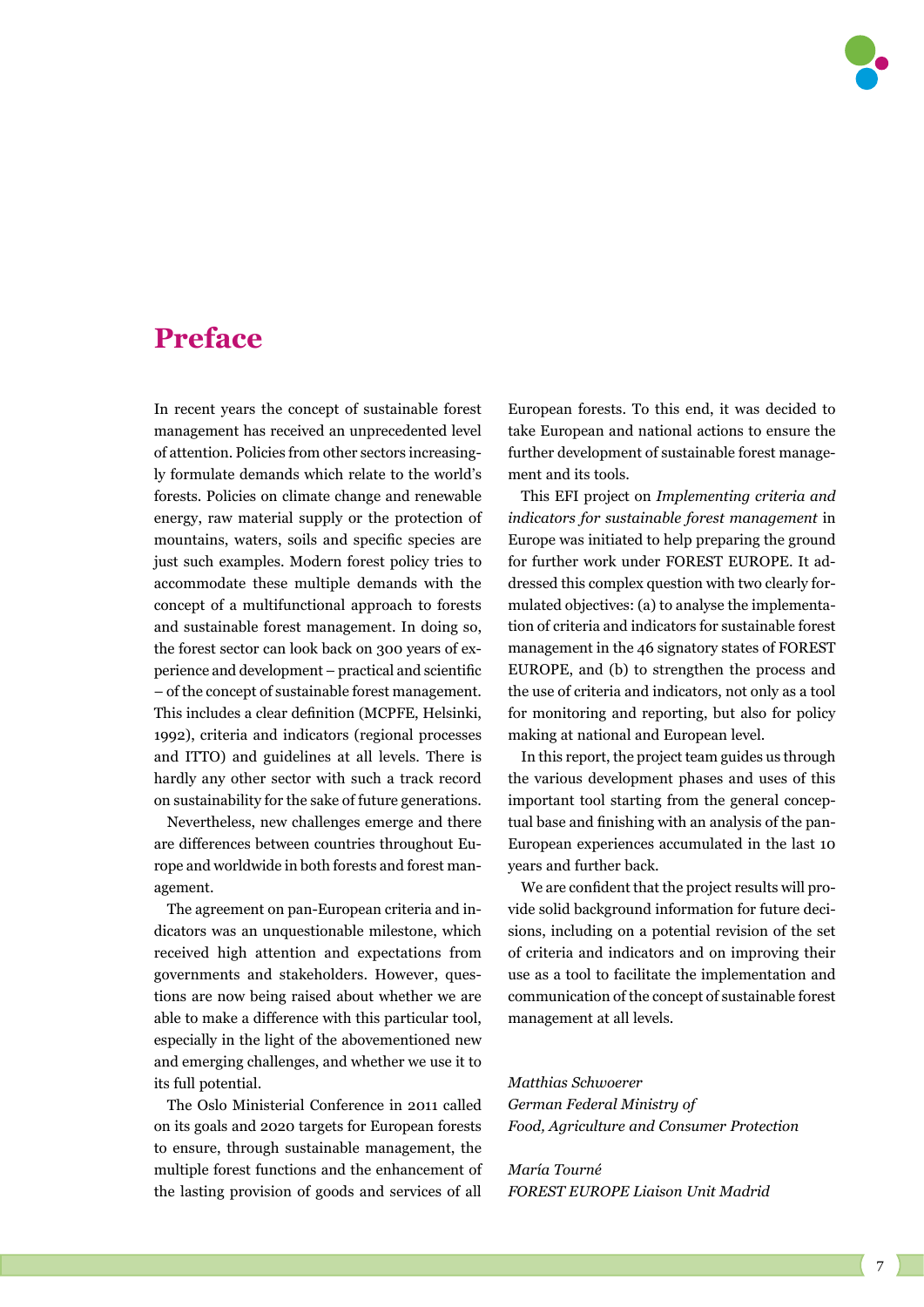

## **Acknowledgements**

The report on *Implementing Criteria and Indicators for Sustainable Forest Management in Europe* is the result of a process of collaboration and dedicated work. The preparations began already in 2010, but the project activities started only in the autumn of 2011 thanks to financial support from the German Federal Ministry of Food, Agriculture and Consumer Protection. The project was coordinated and conducted by the European Forest Institute, in close cooperation with FOREST EUROPE Liaison Unit Madrid, UNECE/FAO Forestry and Timber Section, and the Finnish Forest Research Institute, all of which provided valuable and continued support. The work, which spanned nearly two years, involved numerous interviews with experts from the forest and other related sectors, national assessments, three regional workshops and the pan-European Forum. We acknowledge and thank the many individuals and organizations who contributed their time and expertise in various ways to make this project a success.

The first assignment was to form an Advisory Group (AG) with the overall responsibility for advising and providing guidance on the project and its deliverables. This involved a major commitment of time and effort of the members including not only participating in a number of advisory group meetings, but also reviewing all successive drafts, and recommending additional reference materials. Special thanks go to all of the AG members: Elena Estrada, Michael Köhl, Myriam Martín, Roman Michalak, Jari Parviainen and Matthias Schwoerer.

This report would not have been possible without the contribution of the national correspondents from the FOREST EUROPE signatories who completed an enquiry on the implementation status of the pan-European criteria and indicators. Special recognition is also due to the many experts who supplied valuable information during the interviews. The project convened three regional workshops (i.e., in Zagreb, Budapest and Estoril) and the pan-European Forum (in Vienna) with the continued support of the FAO Regional Office for Europe and Central Asia and local institutions such as the Faculty of Forestry in Zagreb, the Hungarian National Food Chain Safety Office, the University of Natural Resources and Life Sciences of Vienna and the Austrian Federal Ministry of Agriculture, Forestry, Environment and Water Management. All the participants who attended the workshops and the Forum deserve recognition for their efforts and fruitful ideas.

This publication is the result of the dedicated and continuous work of the whole project team: Tanya Baycheva, Markus Lier, Kit Prins, Andreas Schuck, Bernhard Wolfslehner, Christelle Rambour, Paul Rougieux, Francesca Ferranti, Giovanni Santopuoli, and Marina Minovska. Special thanks also to Helga Pülzl, Patrick Huber, Filip Aggestam and Marieke van der Maaten-Theunissen for providing their expertise and in-kind contributions.

Many other individuals have been involved in helping to make this project a success. Special acknowledgements go to all the staff of EFI in its Headquarters and in its regional offices who provided essential support throughout the project, particularly in relation to communication, editing and the organization of the project events.

*Hubert Inhaizer CI-SFM Project Leader*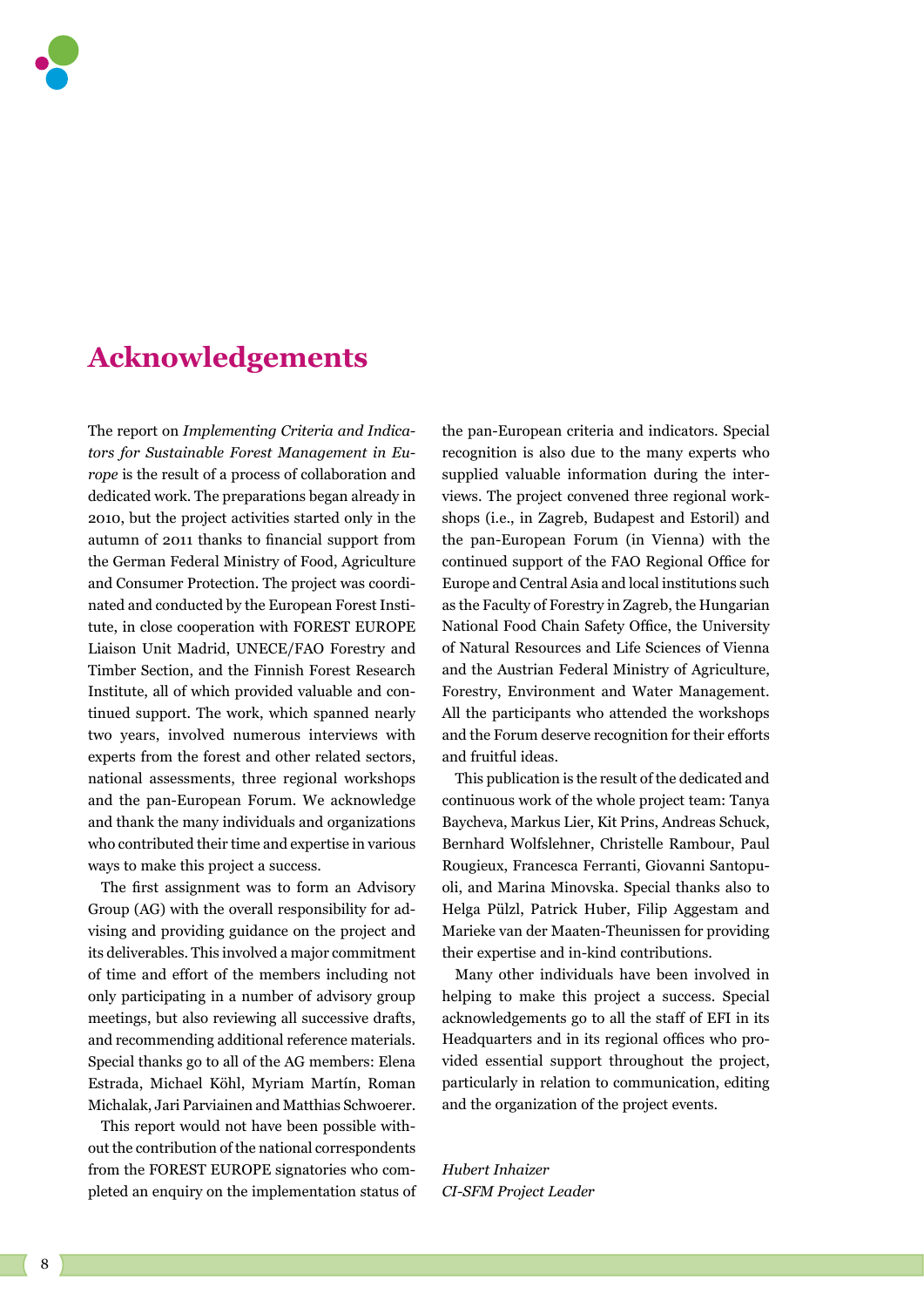

## **Abbreviations and acronyms**

| AG            | <b>Advisory Group</b>                                                                   |
|---------------|-----------------------------------------------------------------------------------------|
| <b>ATO</b>    | <b>African Timber Organisation</b>                                                      |
| C&I           | Criteria and indicators                                                                 |
| <b>CBD</b>    | Convention on Biological Diversity                                                      |
| <b>CDDA</b>   | Common Database on Designated Areas                                                     |
| <b>CFRQ</b>   | Collaborative Forest Resources Questionnaire                                            |
| <b>CICI</b>   | International Conference on the Contribution of Criteria and Indicators for Sustainable |
|               | <b>Forest Management</b>                                                                |
| <b>CIFOR</b>  | Centre for International Forestry Research                                              |
| <b>CPF</b>    | Collaborative Partnership on Forests                                                    |
| <b>CSD</b>    | Commission on Sustainable Development                                                   |
| DG            | Directorate General                                                                     |
| <b>DPSIR</b>  | Driving Forces-Pressures-State-Impacts-Responses                                        |
| EC            | <b>European Commission</b>                                                              |
| <b>ECCI</b>   | Expert Consultation on Criteria and Indicators for Sustainable Forest Management        |
| <b>EEA</b>    | European Environment Agency                                                             |
| <b>EFI</b>    | European Forest Institute                                                               |
| EU            | European Union                                                                          |
| <b>EUFGIS</b> | European Information System on Forest Genetic Resources                                 |
| FA            | <b>Forest Administration</b>                                                            |
| <b>FAO</b>    | Food and Agriculture Organization of the United Nations                                 |
| <b>FMU</b>    | <b>Forest Management Unit</b>                                                           |
| <b>FRA</b>    | <b>Forest Resources Assessment</b>                                                      |
| <b>FSC</b>    | Forest Stewardship Council                                                              |
| GCC           | General Co-ordinating Committee                                                         |
| ICP           | International Co-operative Programme on Assessment and Monitoring of Air Pollution      |
|               | <b>Effects on Forests</b>                                                               |
| <b>IEA</b>    | <b>International Energy Agency</b>                                                      |
| <b>IFF</b>    | Intergovernmental Forum on Forests                                                      |
| <b>IGO</b>    | Intergovernmental Organisation                                                          |
| <b>IPF</b>    | <b>Intergovernmental Panel on Forests</b>                                               |
| <b>IPGRI</b>  | <b>International Plant Genetic Resources Institute</b>                                  |
| <b>ISCI</b>   | Intergovernmental Seminar on Criteria and Indicators for Sustainable Forest Management  |
| <b>ITTO</b>   | <b>International Tropical Timber Organization</b>                                       |
| <b>IUCN</b>   | International Union for Conservation of Nature                                          |
| <b>IUFRO</b>  | <b>International Union of Forest Research Organizations</b>                             |
| <b>JFSQ</b>   | Joint Forest Sector Questionnaire                                                       |
| ${\rm JRC}$   | Joint Research Center                                                                   |
| JWEE          | Joint Wood Energy Enquiry                                                               |
| LBA           | Legally binding agreement                                                               |
| LBI           | Legally binding instrument                                                              |
| LU            | Liasion Unit                                                                            |
| <b>LULUCF</b> | Land Use, Land-Use Change and Forestry                                                  |
| <b>MCPFE</b>  | Ministerial Conference on the Protection of Forests in Europe                           |
| NFI           | National Forest Inventory                                                               |